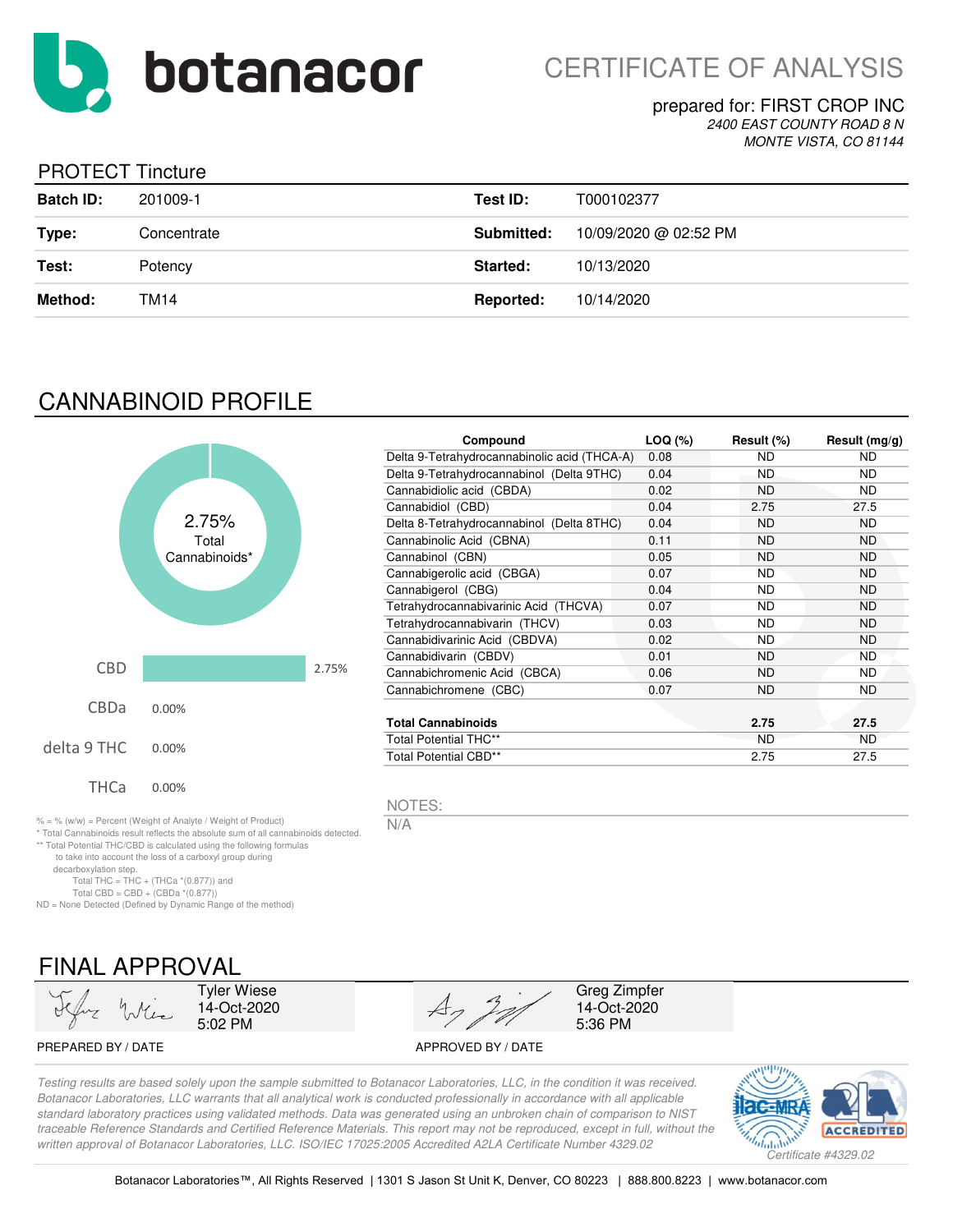

CERTIFICATE OF ANALYSIS

### prepared for: FIRST CROP INC *2400 EAST COUNTY ROAD 8 N*

*MONTE VISTA, CO 81144*

## PROTECT Tincture

| <b>Batch ID:</b> | 201009-1    | Test ID:   | T000102381            |
|------------------|-------------|------------|-----------------------|
| Type:            | Concentrate | Submitted: | 10/09/2020 @ 02:52 PM |
| Test:            | Terpenes    | Started:   | 10/12/2020            |
| Method:          | TM10        | Reported:  | 10/14/2020            |
|                  |             |            |                       |

# TERPENE PROFILE

|                             |                 |        | Compound                 | $%$ (w/w) | mg/g           |
|-----------------------------|-----------------|--------|--------------------------|-----------|----------------|
|                             |                 |        | (-)-alpha-Bisabolol      | 0.031     | 0.31           |
|                             |                 |        | Camphene                 | 0.000     | 0              |
|                             |                 |        | delta-3-Carene           | 0.000     | $\overline{0}$ |
|                             | 0.046%          |        | beta-Caryophyllene       | 0.008     | 0.08           |
|                             | Total           |        | (-)-Caryophyllene Oxide  | 0.000     | $\mathbf 0$    |
|                             |                 |        | p-Cymene                 | 0.000     | $\mathbf 0$    |
|                             | <b>Terpenes</b> |        | Eucalyptol               | 0.000     | 0              |
|                             |                 |        | Geraniol                 | 0.000     | $\mathbf{0}$   |
|                             |                 |        | alpha-Humulene           | 0.004     | 0.04           |
|                             |                 |        | (-)-Isopulegol           | 0.000     | $\mathbf{0}$   |
|                             |                 |        | d-Limonene               | 0.003     | 0.03           |
| <b>PREDOMINANT TERPENES</b> |                 |        | Linalool                 | 0.000     | 0              |
|                             |                 |        | beta-Myrcene             | 0.000     | $\mathbf 0$    |
| alpha-Pinene                | 0.000%          |        | cis-Nerolidol            | 0.000     | 0              |
| (-)-beta-Pinene             | 0.000%          |        | trans-Nerolidol          | 0.000     | $\mathbf 0$    |
|                             |                 |        | Ocimene                  | 0.000     | $\mathbf{0}$   |
| beta-Myrcene                | 0.000%          |        | beta-Ocimene             | 0.000     | 0              |
| delta-3-Carene              | 0.000%          |        | alpha-Pinene             | 0.000     | 0              |
|                             |                 |        | (-)-beta-Pinene          | 0.000     | $\mathbf 0$    |
| alpha-Terpinene             | 0.000%          |        | alpha-Terpinene          | 0.000     | 0              |
| d-Limonene                  |                 |        | gamma-Terpinene          | 0.000     | 0              |
|                             | 0.003%          |        | Terpinolene              | 0.000     | $\mathbf 0$    |
| Linalool                    | 0.000%          |        |                          | 0.046%    | 0.46           |
| beta-Caryophyllene          | 0.008%          |        |                          |           |                |
| alpha-Humulene              | 0.004%          |        | NOTES:<br>$\overline{0}$ |           |                |
| (-)-alpha-Bisabolol         |                 | 0.031% |                          |           |                |

# FINAL APPROVAL

Michelle Gagnon 14-Oct-2020 3:45 PM

Den Minton

Ben Minton 14-Oct-2020 4:02 PM

### PREPARED BY / DATE APPROVED BY / DATE

*Testing results are based solely upon the sample submitted to Botanacor Laboratories, LLC. Botanacor Laboratories, LLC warrants that all analytical work is conducted professionally in accordance with all applicable standard laboratory practices using validated methods. Data was generated using an unbroken chain of comparison to NIST traceable Reference Standards and Certified Reference Materials. This report may not be reproduced, except in full, without the written approval of Botanacor Laboratories, LLC. ISO/IEC 17025:2005 Accredited A2LA Certificate Number 4329.02*



Botanacor Laboratories™, All Rights Reserved | 1301 S Jason St Unit K, Denver, CO 80223 | 888.800.8223 | www.botanacor.com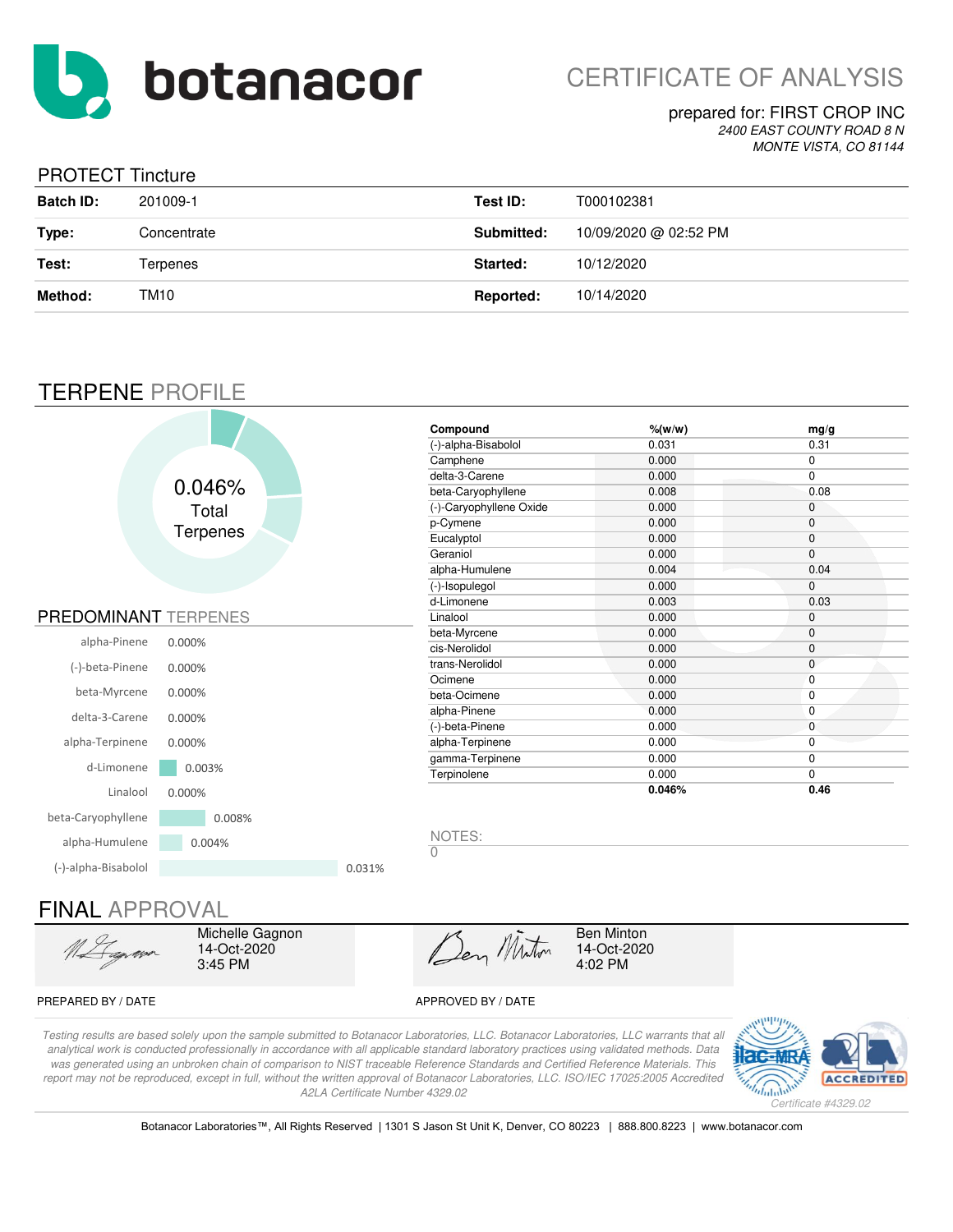

prepared for: FIRST CROP INC *2400 EAST COUNTY ROAD 8 N*

*MONTE VISTA, CO 81144*

### PROTECT Tincture

| <b>Batch ID:</b> | 201009-1    | Test ID:   | T000102382            |
|------------------|-------------|------------|-----------------------|
| Type:            | Concentrate | Submitted: | 10/09/2020 @ 02:52 PM |
| Test:            | Pesticides  | Started:   | 10/14/2020            |
| Method:          |             | Reported:  | 10/15/2020            |

# PESTICIDE RESIDUE

| Compound            | Dynamic Range (ppb) | Result (ppb)    | Compound           | Dynamic Range (ppb) | Result (ppb) |
|---------------------|---------------------|-----------------|--------------------|---------------------|--------------|
| Acephate            | $36 - 2422$         | $ND^*$          | Malathion          | $286 - 2422$        | $ND^*$       |
| Acetamiprid         | $35 - 2422$         | $ND^*$          | Metalaxyl          | $39 - 2422$         | $ND^*$       |
| Abamectin           | >281                | $ND^*$          | Methiocarb         | 38 - 2422           | $ND^*$       |
| Azoxystrobin        | 40 - 2422           | $ND^*$          | Methomyl           | 36 - 2422           | $ND^*$       |
| <b>Bifenazate</b>   | 41 - 2422           | $ND^*$          | MGK 264 1          | 159 - 2422          | $ND^*$       |
| <b>Boscalid</b>     | $51 - 2422$         | $ND^*$          | MGK 264 2          | 107 - 2422          | $ND^*$       |
| Carbaryl            | 43 - 2422           | $ND^*$          | Myclobutanil       | $39 - 2422$         | $ND^*$       |
| Carbofuran          | 40 - 2422           | $ND^*$          | Naled              | 46 - 2422           | $ND^*$       |
| Chlorantraniliprole | 47 - 2422           | $ND^*$          | Oxamyl             | $39 - 2422$         | $ND^*$       |
| Chlorpyrifos        | $50 - 2422$         | $ND^*$          | Paclobutrazol      | 45 - 2422           | $ND^*$       |
| Clofentezine        | 286 - 2422          | $ND^*$          | Permethrin         | 280 - 2422          | $ND^*$       |
| Diazinon            | 306 - 2422          | $ND^*$          | Phosmet            | 41 - 2422           | $ND^*$       |
| <b>Dichlorvos</b>   | >294                | $ND^*$          | Prophos            | 260 - 2422          | $ND^*$       |
| Dimethoate          | 38 - 2422           | $ND^*$          | Propoxur           | 42 - 2422           | $ND^*$       |
| E-Fenpyroximate     | 270 - 2422          | $ND^*$          | Pyridaben          | 281 - 2422          | $ND^*$       |
| Etofenprox          | 42 - 2422           | $ND^*$          | Spinosad A         | $28 - 2422$         | $ND^*$       |
| Etoxazole           | 280 - 2422          | $ND^*$          | Spinosad D         | 77 - 2422           | $ND^*$       |
| Fenoxycarb          | >43                 | $ND^*$          | Spiromesifen       | >284                | $ND^*$       |
| Fipronil            | $40 - 2422$         | $ND^*$          | Spirotetramat      | >289                | $ND^*$       |
| Flonicamid          | 47 - 2422           | $ND^*$          | Spiroxamine 1      | 16 - 2422           | $ND^*$       |
| Fludioxonil         | >269                | $ND^*$          | Spiroxamine 2      | $21 - 2422$         | $ND^*$       |
| Hexythiazox         | 42 - 2422           | $ND^*$          | Tebuconazole       | 293 - 2422          | $ND^*$       |
| Imazalil            | 266 - 2422          | $ND^*$          | <b>Thiacloprid</b> | 39 - 2422           | $ND^*$       |
| Imidacloprid        | 44 - 2422           | $ND^*$          | Thiamethoxam       | 39 - 2422           | $ND^*$       |
| Kresoxim-methyl     | 44 - 2422           | ND <sup>*</sup> | Trifloxystrobin    | 42 - 2422           | $ND^*$       |

\* ND = None Detected (Defined by Dynamic Range of the method)

N/A

# FINAL APPROVAL

Tyler Wiese 15-Oct-2020 3:51 PM

Ben Minton

Ben Minton 15-Oct-2020 6:24 PM

PREPARED BY / DATE APPROVED BY / DATE

*Testing results are based solely upon the sample submitted to Botanacor Laboratories, LLC, in the condition it was received. Botanacor Laboratories, LLC warrants that all analytical work is conducted professionally in accordance with all applicable standard laboratory practices using validated methods. Data was generated using an unbroken chain of comparison to NIST traceable Reference Standards and Certified Reference Materials. This report may not be reproduced, except in full, without the written approval of Botanacor Laboratories,* 

*LLC.*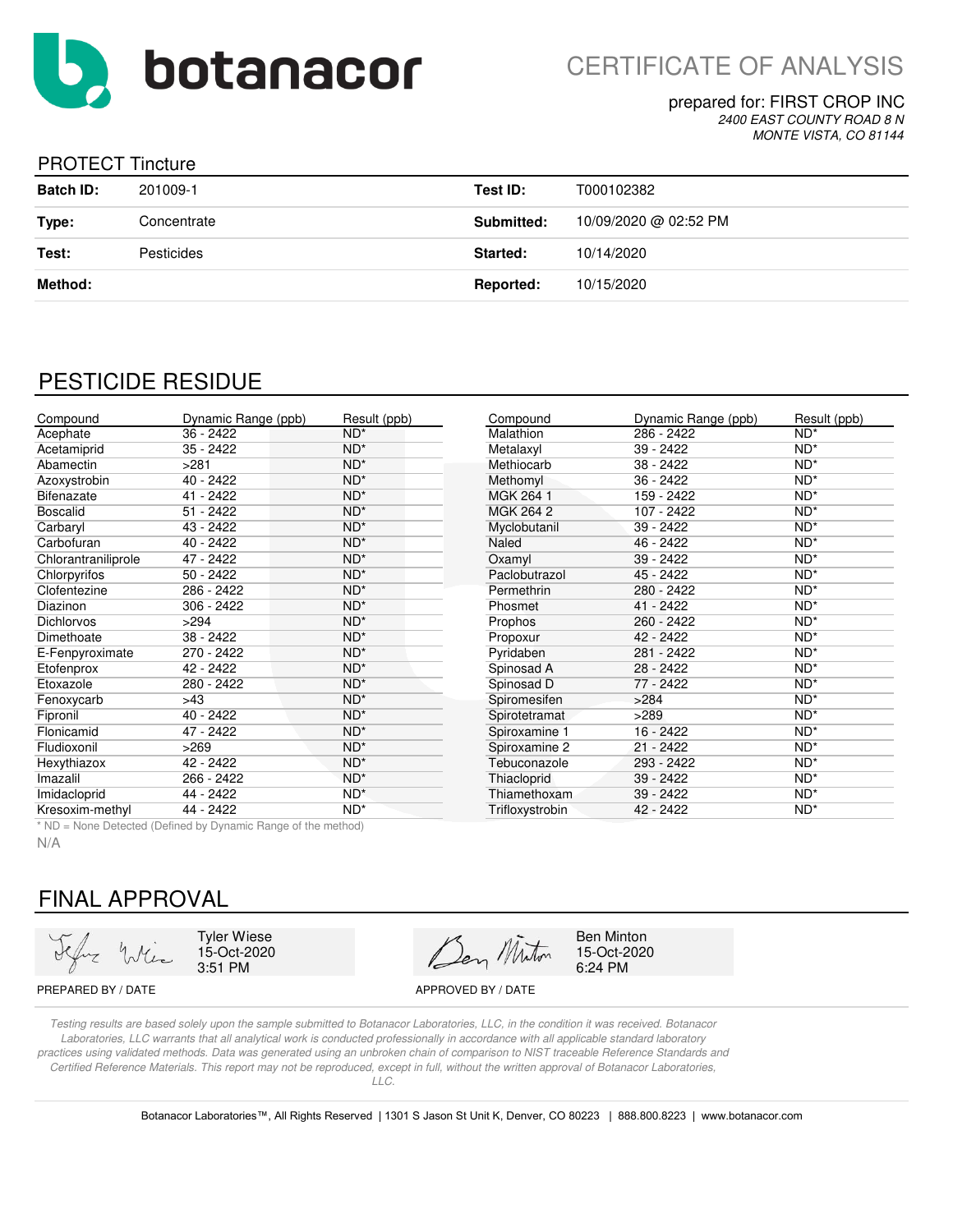

### prepared for: FIRST CROP INC *2400 EAST COUNTY ROAD 8 N*

*MONTE VISTA, CO 81144*

## PROTECT Tincture

| <b>Batch ID:</b> | 201009-1                 | Test ID:   | t000102379            |
|------------------|--------------------------|------------|-----------------------|
| Type:            | Concentrate              | Submitted: | 10/09/2020 @ 02:52 PM |
| Test:            | <b>Residual Solvents</b> | Started:   | 10/14/2020            |
| Method:          | TM04                     | Reported:  | 10/14/2020            |

# RESIDUAL SOLVENTS

| <b>Solvent</b>                          | <b>Dynamic Range (ppm)</b> | Result (ppm) |
|-----------------------------------------|----------------------------|--------------|
| Propane                                 | 88 - 1768                  | *ND          |
| <b>Butanes</b><br>(Isobutane, n-Butane) | 181 - 3610                 | *ND          |
| Methanol                                | 60 - 1194                  | *ND          |
| Pentane                                 | 95 - 1905                  | *ND          |
| <b>Ethanol</b>                          | 94 - 1889                  | *ND          |
| Acetone                                 | 98 - 1961                  | *ND          |
| <b>Isopropyl Alcohol</b>                | 105 - 2095                 | *ND          |
| Hexane                                  | $6 - 119$                  | *ND          |
| <b>Ethyl Acetate</b>                    | 99 - 1978                  | *ND          |
| <b>Benzene</b>                          | $0.2 - 4$                  | *ND          |
| <b>Heptanes</b>                         | 96 - 1922                  | *ND          |
| Toluene                                 | 18 - 355                   | *ND          |
| Xylenes<br>(m,p,o-Xylenes)              | 128 - 2559                 | *ND          |

\* ND = None Detected (Defined by Dynamic Range of the method)

NOTES: N/A

# FINAL APPROVAL



Ryan Weems 14-Oct-2020 4:27 PM



Greg Zimpfer 14-Oct-2020 5:36 PM

PREPARED BY / DATE APPROVED BY / DATE

*Testing results are based solely upon the sample submitted to Botanacor Laboratories, LLC, in the condition it was received. Botanacor Laboratories, LLC warrants that all analytical work is conducted professionally in accordance with all applicable standard laboratory practices using validated methods. Data was generated using an unbroken chain of comparison to NIST traceable Reference Standards and Certified Reference Materials. This report may not be reproduced, except in full, without the written approval of Botanacor Laboratories, LLC. ISO/IEC 17025:2005 Accredited A2LA Certificate Number 4329.02*



Botanacor Laboratories™, All Rights Reserved | 1301 S Jason St Unit K, Denver, CO 80223 | 888.800.8223 | www.botanacor.com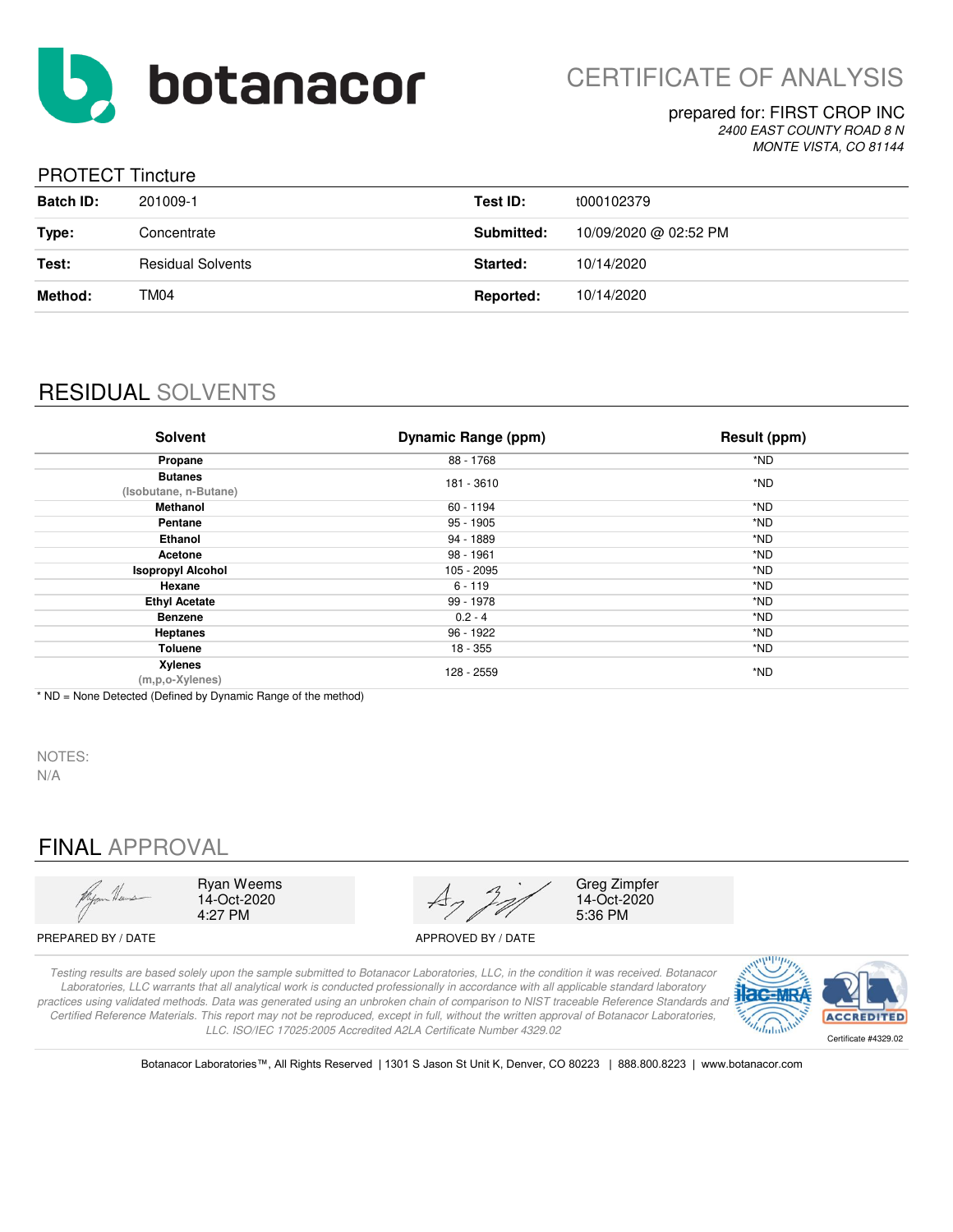

CERTIFICATE OF ANALYSIS

# prepared for: FIRST CROP INC

*2400 EAST COUNTY ROAD 8 N MONTE VISTA, CO 81144*

### PROTECT Tincture

| <b>Batch ID:</b> | 201009-1 | Test ID:   | T000102383            |
|------------------|----------|------------|-----------------------|
| Type:            | Other    | Submitted: | 10/09/2020 @ 02:52 PM |
| Test:            | Metals   | Started:   | 10/14/2020            |
| Method:          | TM19     | Reported:  | 10/15/2020            |

# HEAVY METALS

| Analyte        | <b>Dynamic Range (ppm)</b> | <b>Result (ppm)</b> |
|----------------|----------------------------|---------------------|
| Arsenic        | $0.075 - 7.50$             | <b>ND</b>           |
| Cadmium        | $0.075 - 7.54$             | <b>ND</b>           |
| <b>Mercury</b> | $0.073 - 7.32$             | <b>ND</b>           |
| Lead           | $0.078 - 7.76$             | <b>ND</b>           |

\* ND = None Detected (Defined by Dynamic Range of the method)

# FINAL APPROVAL

Daniel Western

Daniel Weidensaul 15-Oct-2020 3:34 PM



Greg Zimpfer 15-Oct-2020 4:21 PM

PREPARED BY / DATE APPROVED BY / DATE

*Testing results are based solely upon the sample submitted to Botanacor Laboratories, LLC, in the condition it was received. Botanacor Laboratories, LLC warrants that all analytical work is conducted professionally in accordance with all applicable standard laboratory practices using validated methods. Data was generated using an unbroken chain of comparison to NIST traceable Reference Standards and Certified Reference Materials. This report may not be reproduced, except in full, without the written approval of Botanacor Laboratories, LLC.*